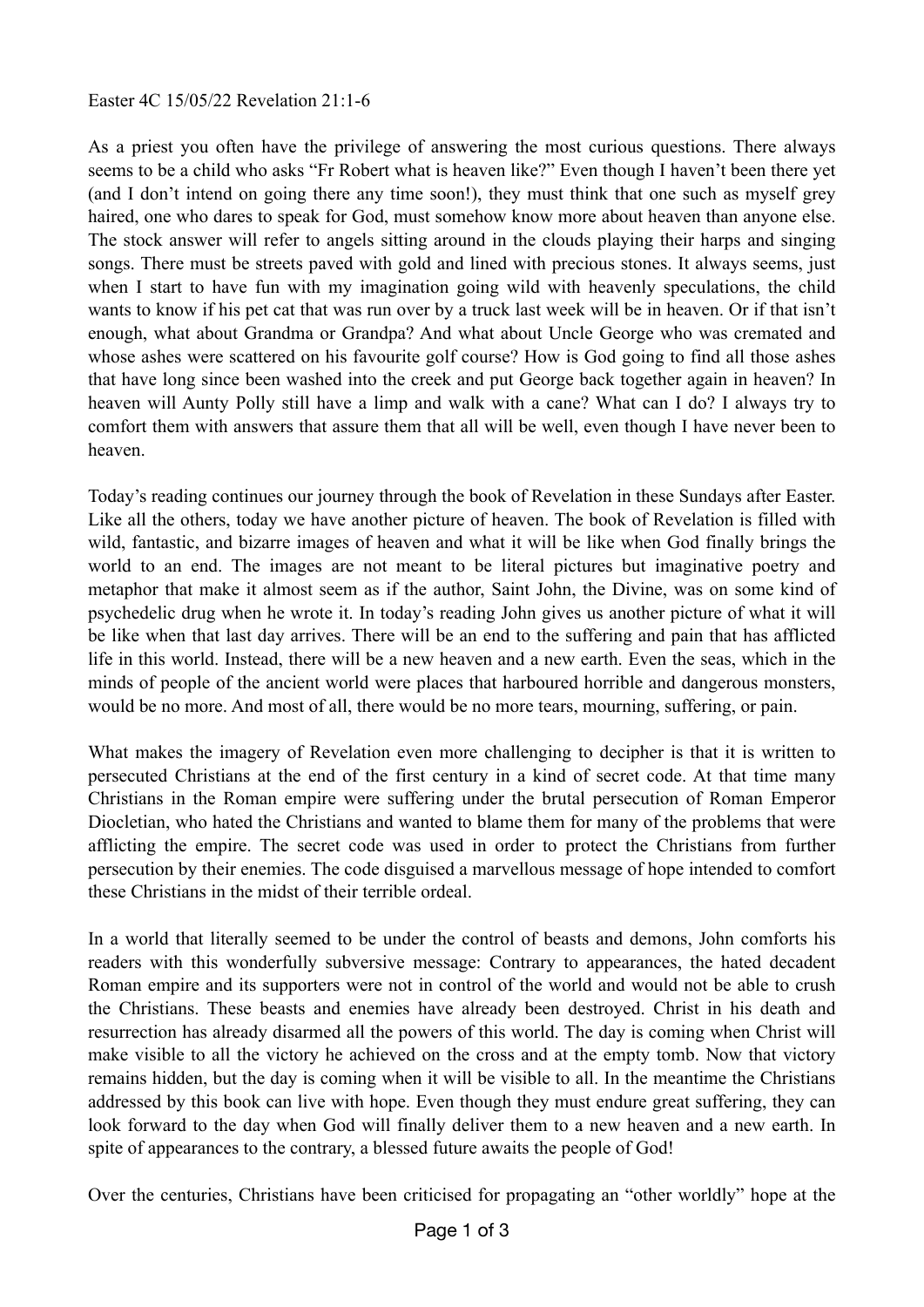expense of the suffering and pain of this world. Karl Marx in his infamous *Communist Manifesto* attacked a society in which religion had become "the opiate of the people." Religion anaesthetised people, making them numb to the suffering and injustice of this world. Christianity promised heaven in the next life at the expense of justice in this life.

Today's psychedelic reading seems to justify just this kind of criticism. It seems focused only on life in heaven. The other-worldly images of a new heavenly Jerusalem can easily numb people to the suffering of this world. However, the focus of this reading is not this at all! In fact, it speaks a meaningful and comforting word to this world, to people suffering here and now.

In verse 3, John hears a voice from heaven announcing to the suffering Christians of the first century that God is coming to "dwell" on this earth among his people. The word "dwell" actually means "to pitch a tent." To Christians familiar with the stories of the Hebrew scriptures, this word would immediately remind them of God literally "dwelling" among his people in the tabernacle. The tabernacle actually was a tent pitched in the midst of the people of Israel as they wandered for forty years in the wilderness.

This is also the same word that John uses in the opening chapter of his gospel. Speaking of the birth of Christ, John writes "The word became flesh and dwelled [pitched a tent] among us" (emphasis mine). John is not talking about the end of the world but the Jesus whose coming brings about something wonderfully new. With his coming there is a new Jerusalem, a new universe, a new heaven, and a new earth.

In these words John is assuring suffering and persecuted Christians at the end of the first century that their hope is not just up in the clouds or when they die and go to heaven ... but already now, here, in this world, in this time and place as Jesus Christ "pitches his tent" among them.

In today's gospel, Jesus is with his disciples in the upper room, the night of his betrayal and arrest. The disciples are anxious about their future. Jesus has openly spoken of his departure. But Jesus assures them that they will not be left behind. He will give them the gift of his Spirit who will continue his work among them. In addition he gives them "a new commandment." This commandment is not like the old commandments, filled with threats and demands. This commandment is new. It is something they get to do. They will get to love as Jesus loved them. In so doing, the world will see in them not only Jesus but also (and this is the shocker!) ... heaven on earth! In their love for one another, they will reflect the new kind of world that Jesus has made possible.

That same gift is ours. In the midst of lives that are often confusing and painful, in a world that is often dangerous and deadly, Jesus is among us making a new world, a new heaven, and a new earth. I wrote to you last year about a visit to a shanty town church in Lusaka Zambia when I was a young man. The Church had one simple stained glass window with a simple image of the heavenly Jerusalem. The shanty town was wracked with crime, but the congregation had decided not to flee but to stay in the shanty and serve the needs of its crumbling community. The congregation had decided that in order to save souls, it had to start by saving its community. As a result, the parish council decided that instead of repairing its stained-glass window, it would simply replace it with a more functional clear glass. Repair would not only have been costly but also would have meant repairing the glass of an image of the heavenly Jerusalem. The council felt that such an image was outdated and old fashioned too otherworldly for a congregation committed to its work.